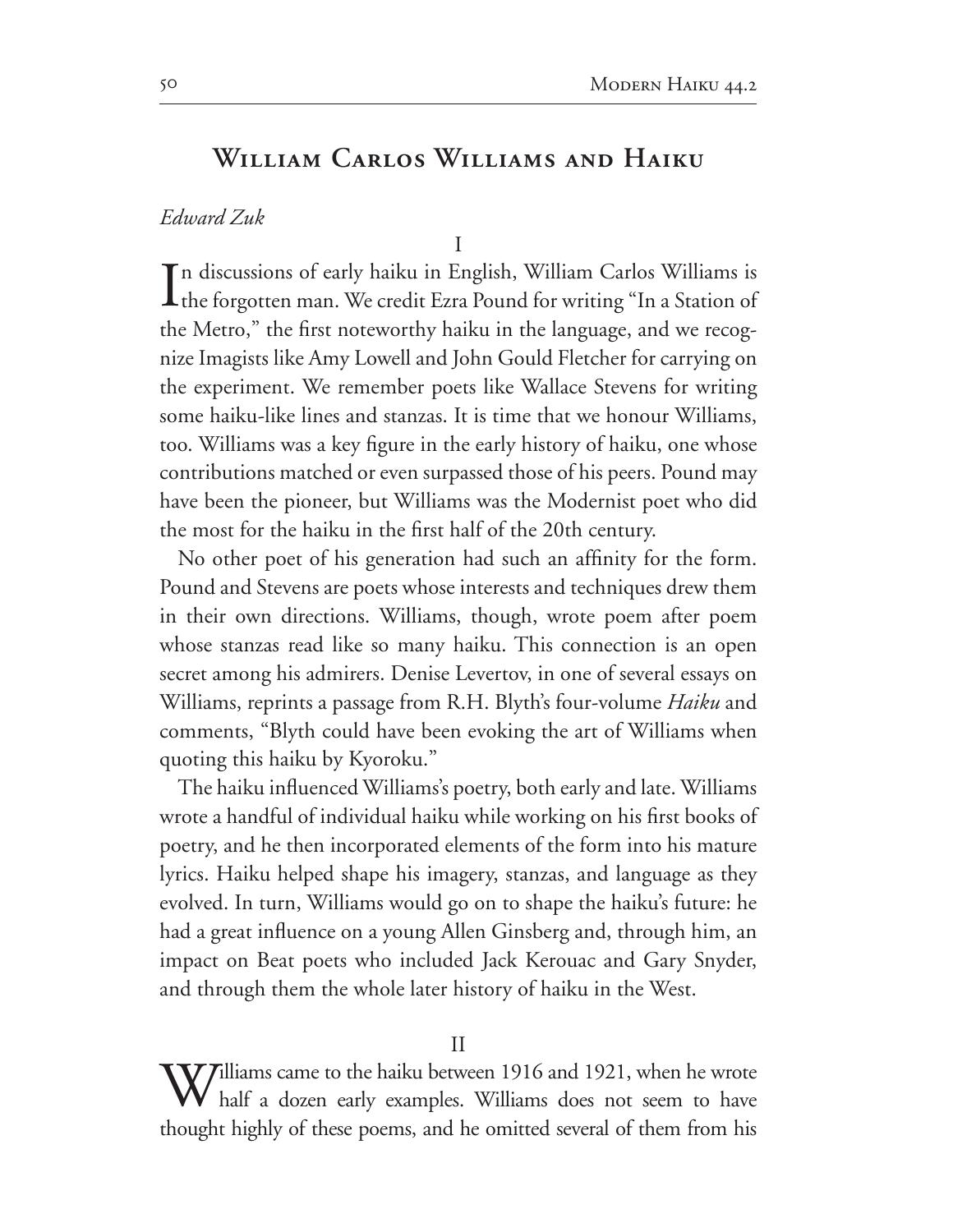early volumes. Nevertheless, these haiku hold up fairly well, and they laid the groundwork for his lifelong interest in haiku-like stanzas and forms.

Williams viewed the haiku in the same way as other Modernist po ets: as a short poem in two or three lines written in formal language and arranged around a juxtaposition of two images. His first haikuinfluenced poem is "Marriage"  $(1916)$ :

> So different, this man And this woman: A stream flowing In a field.

As the poet Lewis Turco has pointed out, this is a haiku written in four lines, complete with a "cut" and seventeen syllables. Rearranged, "Marriage" reads:

> So different, this man and this woman: a stream flowing in a field.

The poem uses its juxtaposition well. The difference between the stream (fluid, changing) and a field (fertile, steady, solid) suggests the difference between the man and woman in a way that does not quite fall into cliché. Williams's other haiku, however, strain after effect:

> Spring (1917) O my grey hairs! You are truly white as plum blossoms.

Lines (1921)

Leaves are greygreen, the glass is broken, bright green.

Neither poem is particularly successful, though both are interesting for their juxtapositions. In the first, grey hairs are juxtaposed with blossoms that are a symbol of spring and youth; in the second, nature is seen, surprisingly, as being less vivid than a broken bottle.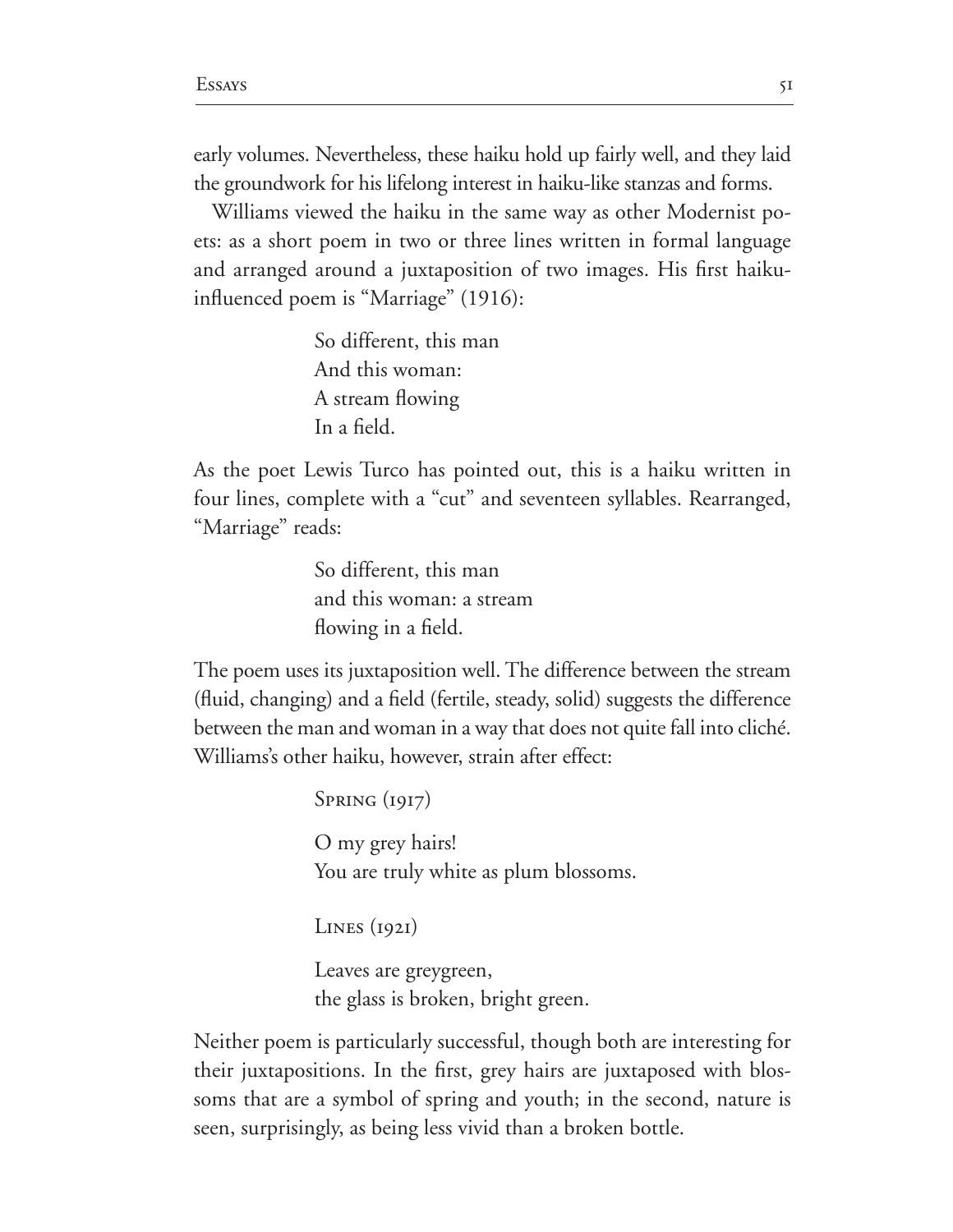Williams also wrote several three-line haiku:

TO BE CLOSELY WRITTEN ON A SMALL PIECE OF PAPER (1919)

Lo the leaves Upon the new autumn grass— Look at them well ...!

THE SOUGHING WIND (1921)

Some leaves hang late, some fall before the first frost - so goes the tale of winter branches and old bones.

I find neither of these poems to be all that interesting; in both, there is a reaching after effect. However, Williams did produce a notable threeline poem in "Chinese Nightingale" (1917):

> Long before dawn your light Shone in the window, Sam Wu; You were at your trade.

The poem offers a nearly perfect approximation of the  $5-7-5$  Japanese syllable count. More importantly, "Chinese Nightingale" shows a shift away from the haiku as a juxtaposition of images. It provides a sympathetic portrait of a Chinese laundryman at a time when such a figure was an ethnic stereotype, making it an attractive senryu—and one of the earliest in the language. It is a slice of Americana without any O's or Lo's, one that pointed to a way out of the haiku's early limitations.

 $III$ 

 $\boldsymbol{V}$ Tilliams abandoned the standalone haiku after 1921, but the form continued to provide a foundation for his longer lyrics. One can see its ghost behind some of Williams's best poems from his middle and late periods. It was here that he overcame his early limitations. His writing lost its stilted quality, becoming contemporary and natural. His images grew more sophisticated to the point where we can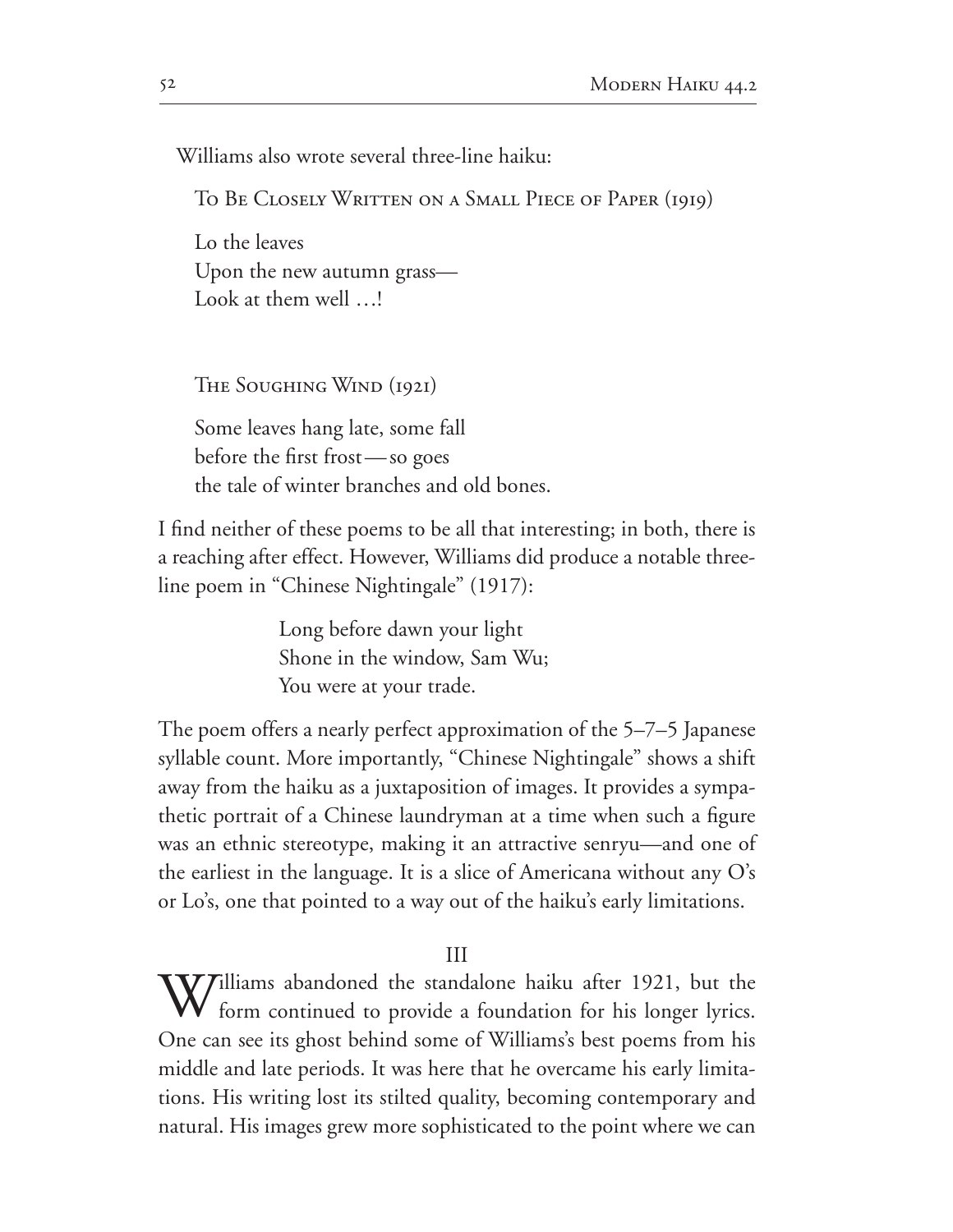sense a real mind surveying a real scene. In these works, in short, we find the blossoming of Williams's genius.

Throughout the 1920s, Williams often used imagistic three-line stanzas for his lyrics. I read these poems as I would a modern haiku sequence. "The Lily," a famous poem from 1928, begins:

> The branching head of tiger-lilies through the window in the air—

A humming bird is still on whirring wings above the flowers—

By spotted petals curling back and tongues that hang the air is seen—

Williams has advanced far beyond his early haiku. There are sub tle puns (the double meaning of "still" or the ambiguity of "hang"), natural yet wholly unexpected phrases ("branching head" and "tongues"), and a precision in the description ("spotted") that his early haiku failed to achieve. Williams also captures the sense of the mind perceiving the scene. His narrator first notices the lilies, then is distracted by the hummingbird, and finally turns back to the flowers, now viewed with greater detail, with the paradox that the tiger lilies allow "the air" to be seen. The haiku, which began as an Imagist experiment on juxtaposition, is now a vehicle for a Modernist lyric on the nature of perception.

At times, Williams brought his poems quite close to Japanese poetry. He experimented widely with short stanzas, and his 1928 poem "The Source" alternates three and two line stanzas in a way that is eerily similar to Japanese linked verse. For long stretches it reads like a one-man renku:

> Beyond which lies the profound detail of the woods restless, distressed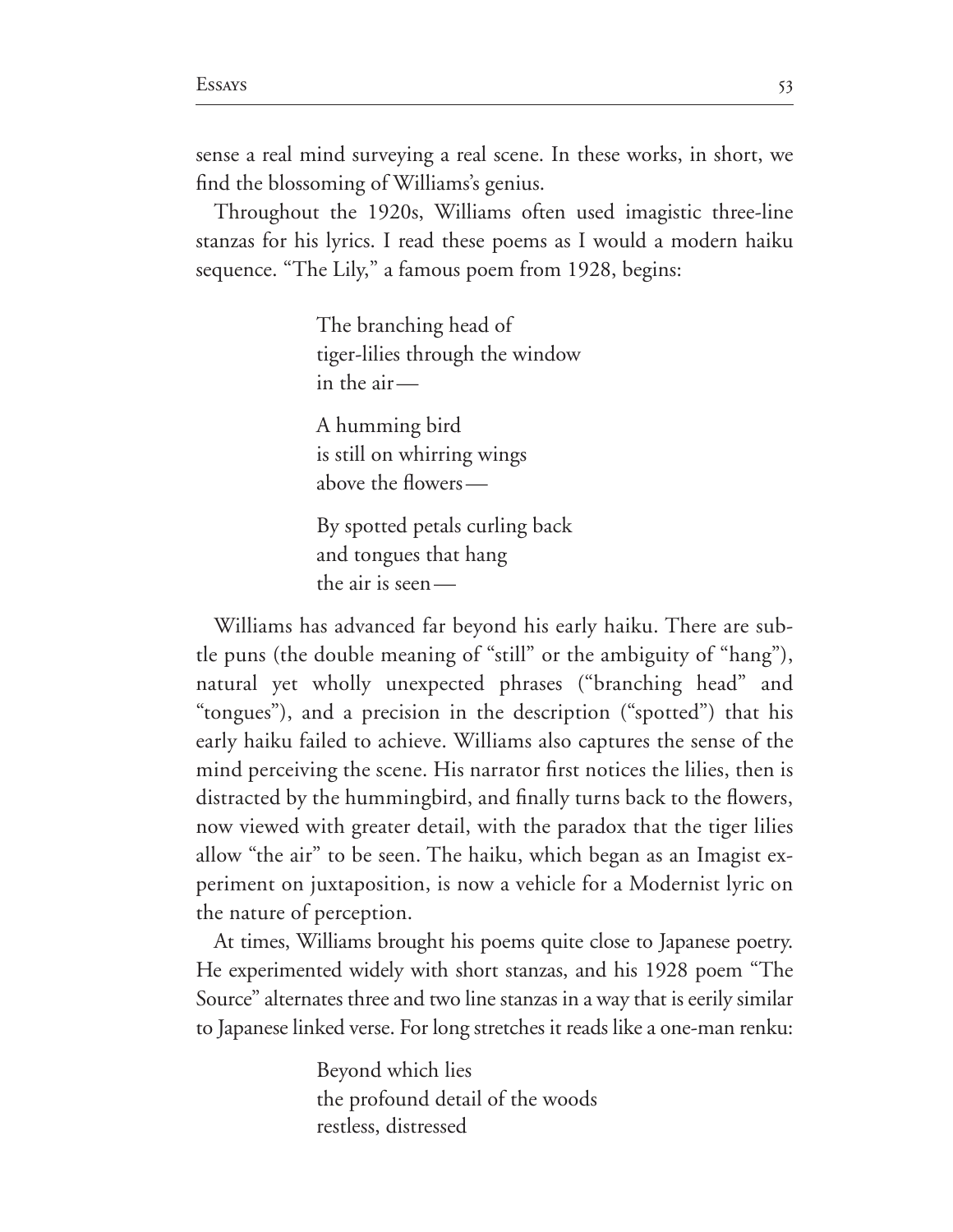soft underfoot the low ferns Mounting a rusty root the pungent mold globular fungi water in an old

hoof print

And so on. One even finds Williams recreating renku poetics. "The Source" moves easily from the distant to the near, from the high to the low, from the living to the inanimate. This sort of constant variation is the lifeblood of renku, and Williams grasped it instinctively.

In fact, Williams used haiku-like stanzas to evolve the lyric towards our notions of haiku. A glance through his lyrics of the 1920s and '30s reveals any number of stanzas that work brilliantly as individual haiku:

Monday

the canna flaunts its crimson head

*"The Descent of Winter," 1928*

As the rain falls so does your love

*"Rain," 1930*

Cattail fluff blows in at the bank door

*"Porous," 1939*

Anyone who has followed the development of haiku during the past thirty years will recognize the direction that Williams's poetry took.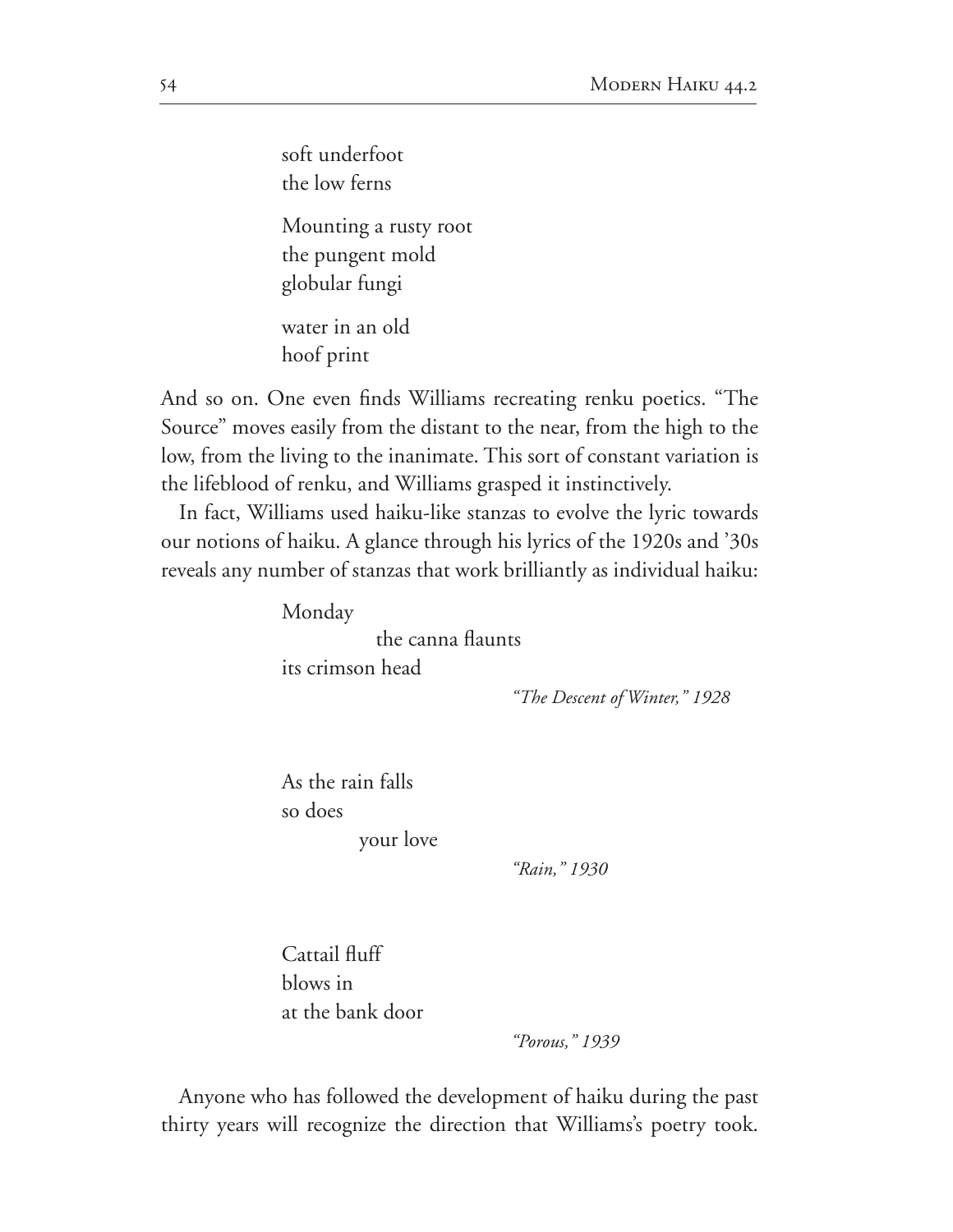He pared away connectives and used spacing and phrasing to indi cate pauses. His imagery became more natural and subtle. Scenes are described as briefly as possible in everyday language, removing any barrier between the reader and his descriptions. Every aspect of the verse, in other words, is geared towards an immediacy of effect. The singlemindedness of approach is reminiscent of many haiku.

Williams never stopped experimenting with haiku-like stanzas, though he later loosened the form to let his thoughts jump between one haiku-like burst to another. During the 1950s, he championed the "triadic line," a line of free verse divided into three phrases through its spacing on the page. At times his thoughts range across the lines in a stream of consciousness. At other times, an individual line acts as a self-contained insight that approximates the haiku. Here is a famous passage from "Of Asphodel That Greeny Flower" (1955):

Of asphodel, that greeny flower,

I come, my sweet,

to sing to you!

My heart rouses

thinking to bring you news

of something

that concerns you

and concerns many men. Look at

what passes for

the new.

You will not find it there but in

despised poems.

It is difficult

to get the news from poems

yet men die miserably every day

for lack of

what is found there.

The first two lines, or sets of three phrases, can be read as individual haiku. It is fitting that, at the end of his career, Williams settled on a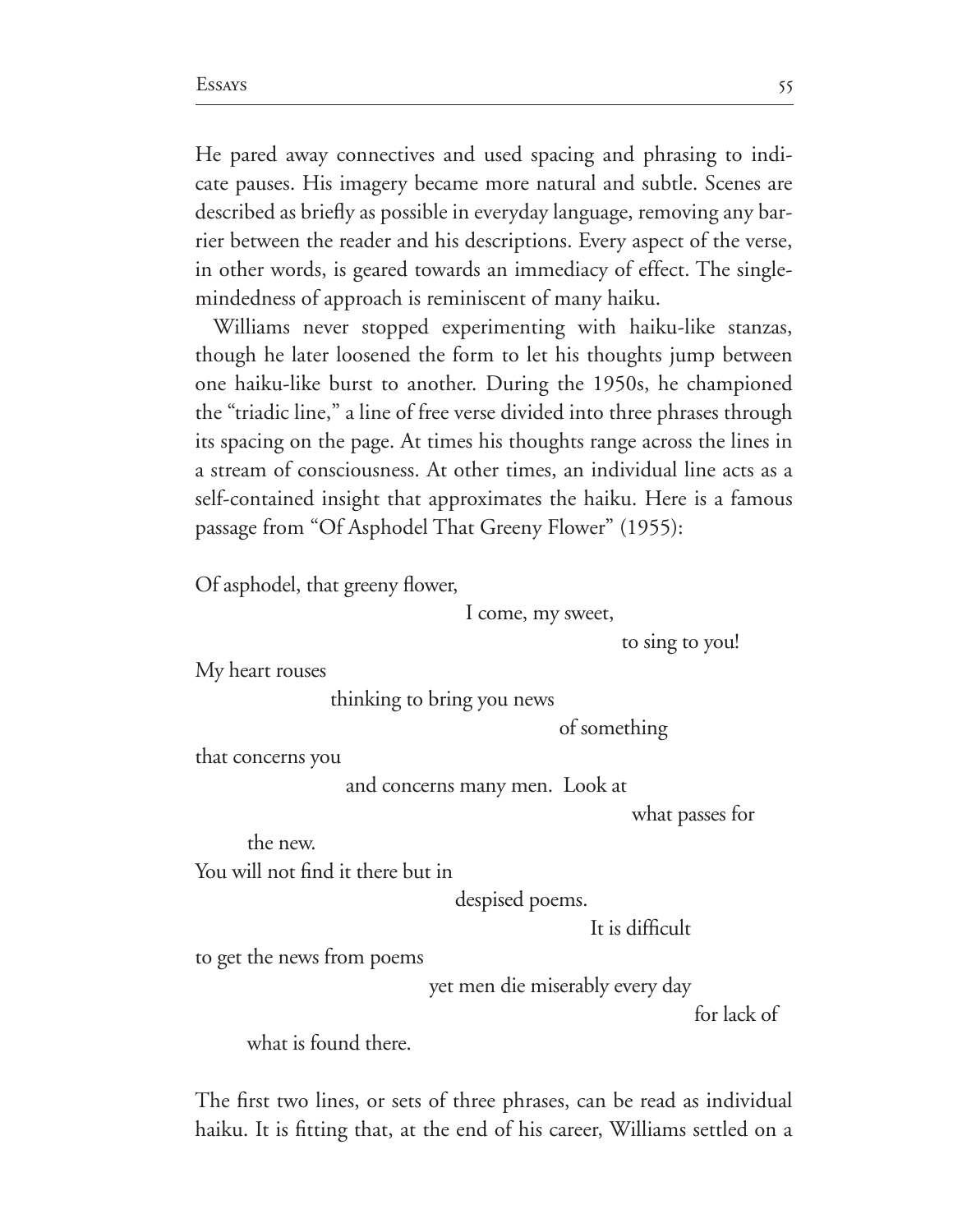form that brings Western poetry close to the one-line form of Japanese haiku, written with all the freedom that certain strains of modern haiku enjoy.

 $\overline{V}$ 

 $\mathbf{W}$ hat can haiku poets learn from a study of Williams's poetry? They will, I think, find a kindred spirit. Many haiku have adopted or recreated Williams's innovations (I have seen Nick Virgilio's classic "A bass / picking bugs / off the moon!" written as a triadic line, for example). The connections between the haiku and Williams extend to his thinking about poetry. Today, Williams's influence derives from his ideas on the direction poetry should take, most of which are applicable to haiku. His mantra of "no ideas but in things," for example, might have been written as a rallying cry for haiku poets—it reads like Bashô's advice to "learn of the pine tree from the pine." His calls for new rhythms and a "variable foot" repeats the form's search for short lines outside traditional iambs and trochees. His championing of everyday language is eminently haiku-like. Finally, his lifelong project of writing about the flora and people of America seems like an attempt to see his world as it was, an aim that Bashô also advocated.

There is another lesson to be learned from studying Williams: a more accurate history of haiku in English. We often hear that the haiku inspired a group of Imagists around 1920, but then the form lay dormant until it was revived by the Beats in the 1950s. Williams lets us see a greater continuity. Instead of disappearing for nearly thirty years, the form influenced lyrics in the 1920s and '30s, where it helped shape Williams's explorations of a freer and more immediate American idiom. Williams's work, in turn, influenced the Beat poets, who revived interest in writing haiku in the new poetic idiom that Williams had developed. In short, Williams was a bridge figure, a link between the early Modernists and Beat poets. It is hard to overstate his influence. He pioneered the poetic language that we take for granted, and for three decades mainstream haiku has adopted his innovations. Even now, as our haiku begins to experiment with modes other than a three-line imagistic poem, we seem destined to draw from the poetry that he helped create.